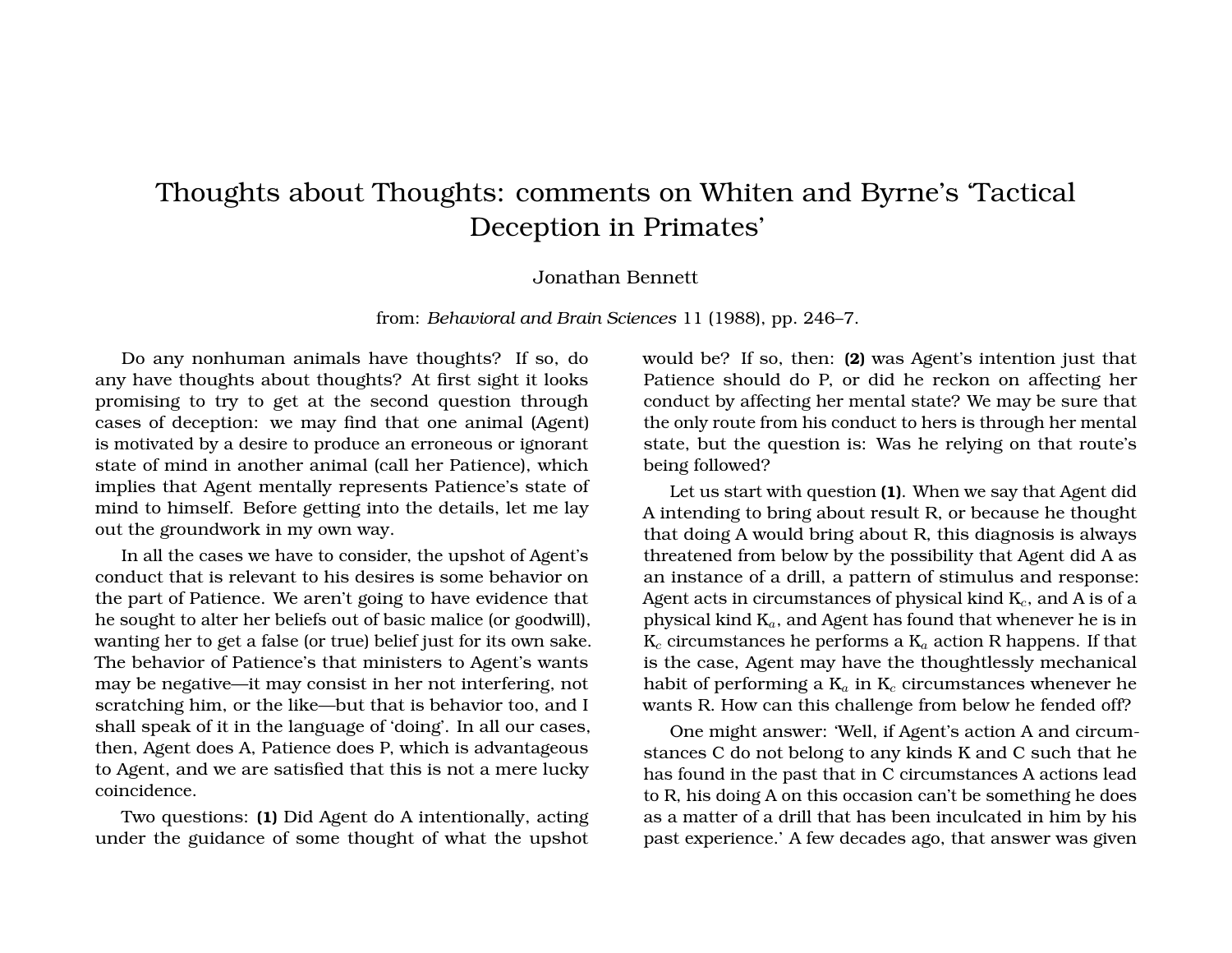by psychologists who thought they had a viable concept of animal 'insight' that could be explained in terms of radically unprecedented behavior. But that was all a muddle. If the connection between A and R is not somehow attested to in Agent's past experience, his doing A in order to get R on the present occasion becomes not insightful but merely lucky or else miraculous. For a post-mortem on the 'insight' muddle see Bennett, *Rationality* (1964).

The right way to meet the challenge from below is not to find behavior that doesn't instantiate a pattern, but rather to find behavior that falls into a teleological pattern and into no one stimulus-response pattern: that is, a kind of result that Agent often brings about by movements of many different kinds, on the basis of many physically different clues that the result is achievable. This approach takes us away from 'when Agent gets sensory input from a  $K_c$  environment he makes movements of physical kind  $K_a$  toward something more like 'when Agent has evidence that R can be achieved he does whatever will produce R'. Of course it's much more complicated than that, but that outlines what is chiefly needed.

So the conclusion that Agent is acting intentionally—that is, behaving as he does because of what he thinks and wants—does not conflict with the need for pattern, regularity, repetition, so long as the patterns are not stimulus-response ones but rather are teleological in the way I have explained.

Now, suppose we are satisfied that much of Agent's behavior is intentional, including some in which he intends to modify the behavior of Patience. We want to know whether his belief that by doing A he will get Patience to do P is ever based on his belief that by doing A he will affect her mental state in a certain way.

The evidence that Agent is a 'psychologist', as Whiten & Byrne (W&B) put it, goes like this: Agent believes something of the form: 'If I do A, Patience will do P', and we want to know why he connects his doing A with her doing P. If we can't explain this better, that is, more economically, than by crediting him with believing **(1)** that if he does A she will go into mental state M, and **(2)** that if she goes into mental state M she will do P, then we have a case for attributing those two beliefs to Agent and thus crediting him with thoughts about Patience's mental state.

To be fully entitled to attribute beliefs **(1)** and **(2)**, we would need evidence that Agent has had opportunities to learn that those two are true. That is a complex matter I don't fully understand; to sort it out, we would need to understand how Agent's experience of his own mind relates to his beliefs about other minds. I shall restrict myself to the more immediate question of challenges from below—that is, of what would undermine the attribution to Agent of beliefs **(1)** and **(2)** even if there were no problems about learning.

The immediate threat is that Agent can be understood to have connected his doing A with Patience's doing P in some manner that doesn't run through Patience's psyche. That will be the case if A is of some physical kind  $K_A$ , and P is of a physical kind  $K_p$ , such that Agent's experience has accustomed him to its being the case that when he does something of kind  $K_A$  Patience does something of kind  $K_p$ . If  $K_p$  really is a physical kind, and doesn't have to be marked out in terms of psychological underlay ('movement that indicates her lack of interest', 'movement that she wouldn't make if she were afraid'), Patience's mind is banished from Agent's scenario and the challenge from below has succeeded.

From this I conclude that most of the anecdotes W&B have collected are at best weak evidence that Agent is a psychologist.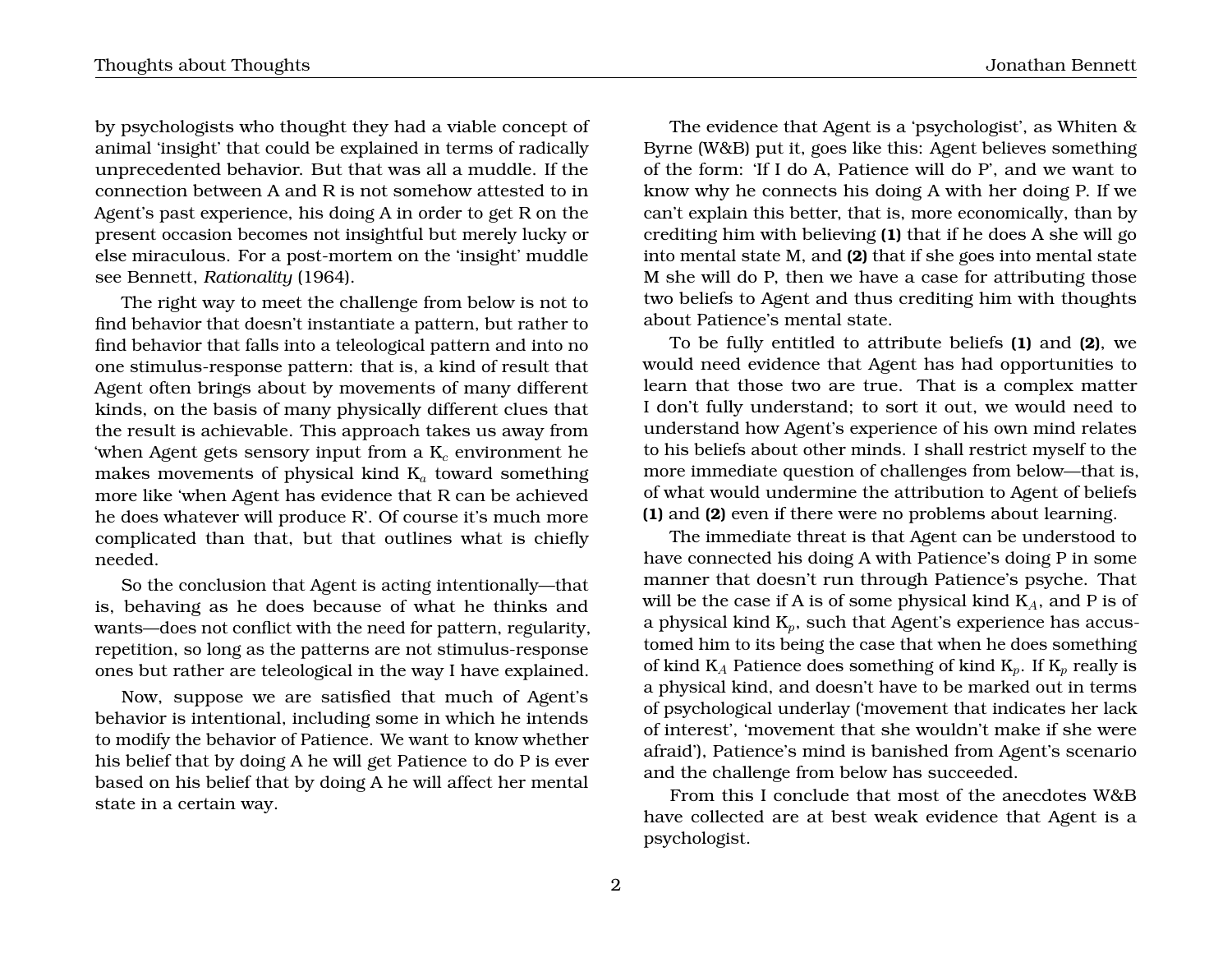The 'hiding from view' cases are impressive only to the extent that in them Agent undergoes some quite complex maneuvering to keep something out of Patience's view: That is indeed evidence of 'intentionalness', acting toward a foreseen outcome. However, it doesn't constitute evidence that Agent has thoughts about Patience's mental state unless there is pressure to suppose that the outcome, as represented in Agent's mind, is some state of Patience' s mind. That pressure is weak. It seems possible, even plausible, to suppose that many animals at various levels have a *physicalistic* notion of line of sight, based on proximity and absence of intervening objects. Agent's grasp of the advantages of keeping something out of Patience's line of sight probably doesn't require him to operate as a psychologist any more than does his operating to keep downwind of his prey.

Those auditory examples in which the deceptive behavior consists in keeping quiet are even weaker as evidence of thoughts about mental states. Agent needs only to connect his silence with Patient's noninterference, and that he can presumably do by simple induction. *Keeping quiet* is an intrinsic, physical kind of behavior; it lacks the complexity of some of the visual examples, and is therefore less good as evidence that these cases involve intentionalness at all, let alone intentions to produce false beliefs. *Not interfering* is not intrinsic, because it means 'not behaving in a manner that stops me from getting what I want'; but that doesn't help much. It doesn't even seem to involve Agent's thinking about Patience's thoughts, and it's not especially impressive in any other way. Plenty of fairly low-level nonhuman behavior can't be understood unless the animal can recognize external events as threatening, unwelcome, interfering, and the like. A sense of how external events relate—whether as conducive or threatening—to one's own desires is required for any kind of cognitive mentality.

In those cases, then, all Agent needs to have learned is that in certain familiar kinds of situations his silence is a means to Patience's noninterference; and there is really nothing left of the case for thinking that Agent is a psychologist in these situations.

Similarly with distraction by looking away: Agent needs only to know that he and his kind tend to look in directions in which others look, and don't continue with attacks when they are looking off in another direction. That challenge from below presupposes that Agent has a grasp of 'looking in direction D' as a physical kind of behavior, marked off by posture, direction in which eyes are pointing, eyes open, and so forth, and not in terms of anything mentalistic. This—which could also be used to amplify the line-of-sight notion mentioned above—seems to be a modest assumption that is well supported by the data. **(**What it may imply is: Agent knows that in his community when one looks in a particular direction, so do others who see him do so; this knowledge is a conjunction of two bits of information: one about what happens when *he* looks in a given direction, and the other about what happens when *others* do so. If his thought about where others are looking is essentially a thought about posture and such, then we mustn't assume that he can simply generalize from the consequences of their looking in a given direction to the consequences of his doing so. Whether that is so depends on how Agent's experience of his own body relates to his perceptions of the bodies of others.**)**

Those remarks apply, *mutatis mutandis*, to the 'inhibition of attending' cases as well. W&B themselves notice the structural similarity between these two kinds of cases.

The reported cases of distraction-by-leading-away don't create any case for regarding Agent as a psychologist, so far as I can see. Even if the leading away is deliberate, and is